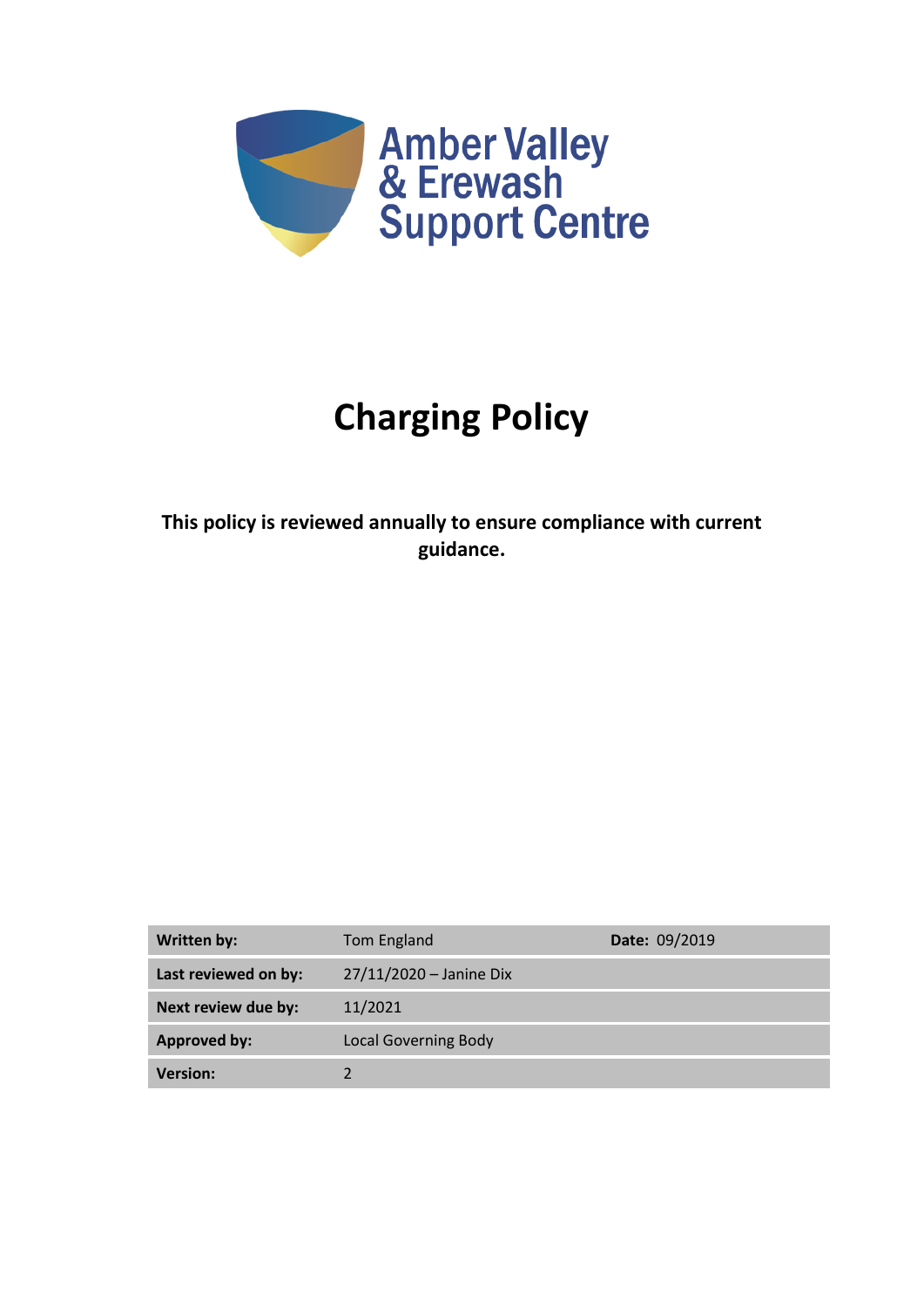#### **1 Introduction**

**1.1** All education to pupils during academy hours is free. We do not charge for any activity undertaken as part of the curriculum offer.

## **2 Voluntary contributions**

**2.1** When organising academy educational visits or visits which enrich the curriculum and educational experience of the children, AVESC invites parents to contribute to the cost of the educational visit. All contributions are voluntary. If we do not receive sufficient voluntary contributions, we may cancel an educational visit. If an educational visit goes ahead, it may include children whose parents have not paid any contribution. We do not treat these children differently from any others.

**2.2** If a parent wishes their child to take part in a school educational visit or event, but is unwilling or unable to make a voluntary contribution, we do allow the child to participate fully in the educational visit or activity as long as parental consent has been given. Sometimes the academy pays additional costs in order to support the visit. Parents have a right to know how each educational visit is funded. The academy provides this information on request. The following statement will be included in all letters where parents are asked for a voluntary contribution:

*For certain types of educational activity during the academy day (e.g. class visits, educational visits and outings), parents may be asked for a voluntary contribution in advance towards the per capita child cost. However, no child will be placed at a disadvantage because of a parent's unwillingness or inability to pay. If, however, as a direct consequence of a number of parents not paying and the voluntary contributions received do not meet a level necessary to cover the costs of that activity or event, it will be cancelled and all monies returned. In circumstances of genuine financial hardship, the Headteacher will, in confidence, try to find ways of reducing the burden if approached by the parents. Please let us know if we can help.*

**2.3** The following is a list of additional activities organised by the academy, which require voluntary contributions from parents. These activities are known as 'optional extras'. This list is not exhaustive:

- visits to museums;
- sporting activities which require transport expenses;
- outdoor adventure activities;
- visits to the theatre;
- educational visits abroad;